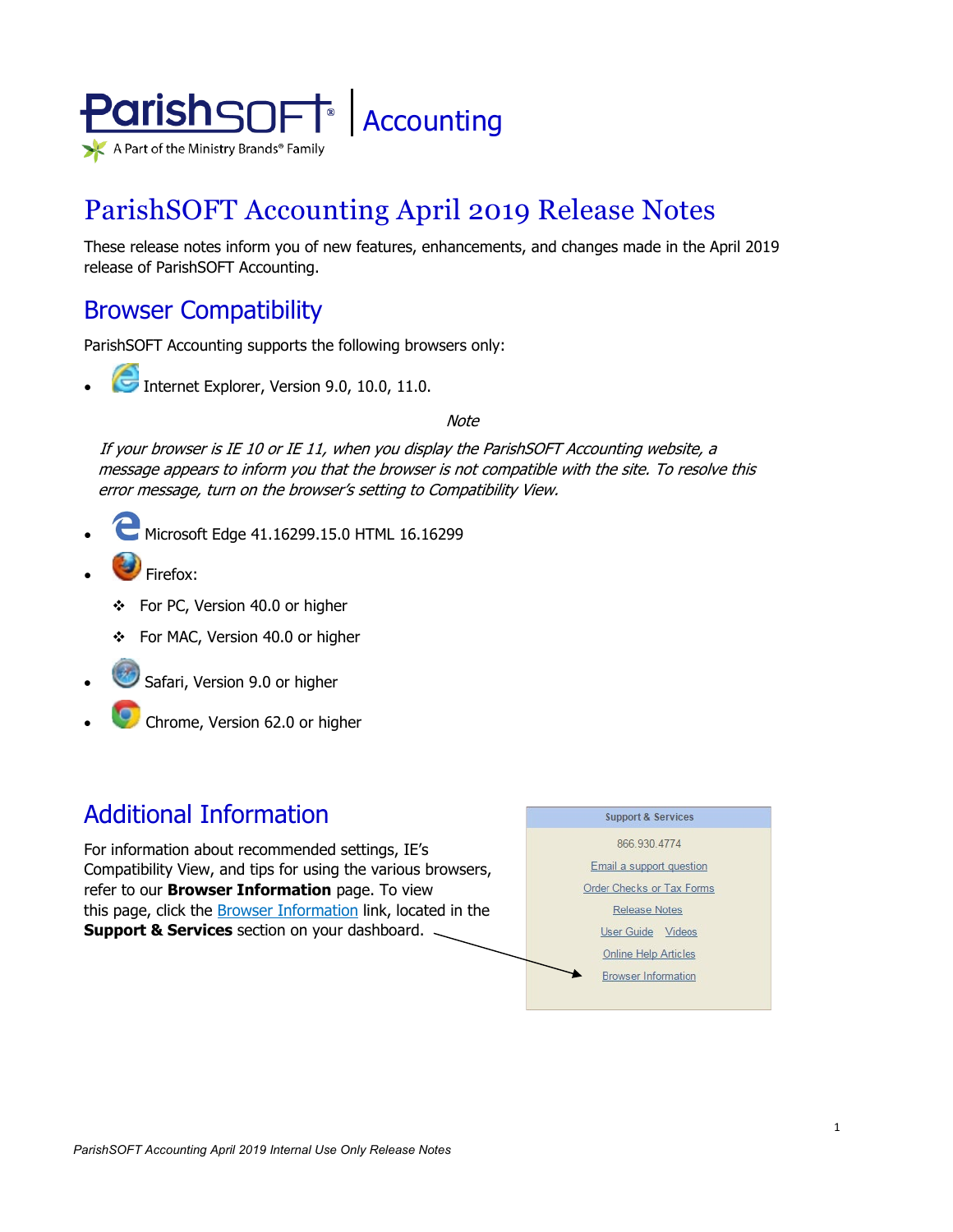## What's New

### System-Wide

### GDPR Compliance

On May 25, 2018 the European Union's General Data Protection Regulation (GDPR) went into full effect. GDPR is a European regulation that addresses data protection and privacy for individuals located in and outside of the European Union. The major focus of GDPR legislation is to give individuals control over their personal data collected and stored by businesses. The notes in this section describe functionality added to modules in the ParishSOFT Accounting to help make it easier for users of our software to comply with GDPR legislation.

#### Terms of Use Agreement Added for New and Existing Users

GDPR requires websites to disclose any data collection and give each user the ability to consent to having his or her personal data collected. To comply with the legislation, we updated our Terms of Use agreement and Privacy policy to give new and existing users the ability to consent to having ParishSOFT transmit and store personal information in their profile.

The updated Terms of Use agreement is shown below. Please read the agreement carefully. The new terms replace any previous terms set by ParishSOFT.

| Agree To Terms                                                                                                                                                                                                                                                                                                                                                                                                                                                                                                                                                                                                                                                 |  |  |  |
|----------------------------------------------------------------------------------------------------------------------------------------------------------------------------------------------------------------------------------------------------------------------------------------------------------------------------------------------------------------------------------------------------------------------------------------------------------------------------------------------------------------------------------------------------------------------------------------------------------------------------------------------------------------|--|--|--|
| Agree To Terms?                                                                                                                                                                                                                                                                                                                                                                                                                                                                                                                                                                                                                                                |  |  |  |
| ParishSOFT LLC TERMS OF USE                                                                                                                                                                                                                                                                                                                                                                                                                                                                                                                                                                                                                                    |  |  |  |
| These Terms of Use are subject to the Software License Agreement between the diocese, parish,<br>school, mission or other organization ("Organization") and ParishSOFT LLC ("ParishSOFT").                                                                                                                                                                                                                                                                                                                                                                                                                                                                     |  |  |  |
| These Terms of Use apply to everyone who is authorized by the Organization to use Parish6OFT's<br>software product, website, or service ("the Software"), including staff, volunteers, visitors, and<br>other designated users. If you have not been properly authorized by the Organization, then please<br>discontinue your use of the Software immediately.                                                                                                                                                                                                                                                                                                 |  |  |  |
| To interact with certain features of the Software, you may choose to or may be required to<br>register. As part of your eligibility to use the Software, you agree to (a) provide true,<br>accurate, current and complete information about yourself as prompted on the applicable<br>registration form and (b) maintain and promptly update the information contained on the<br>registration form in order to keep it true, accurate, current and complete. Failure to do so may<br>result in the Organization or ParishSOFT suspending or terminating your account.                                                                                          |  |  |  |
| By creating a login, you agree that we can store and use your registration information for<br>communicating with you about the ParishSOFT application in providing services to support the<br>application. You are agreeing to the Terms of Use and Privacy Policy. You have the right to<br>revoke your consent to storage and transmission of this information at any time by contacting the<br>Organization for which you are registering.                                                                                                                                                                                                                  |  |  |  |
| When you complete your organization's registration process, you will receive a username and<br>password. You are responsible for maintaining the confidentiality of the username and password, as<br>well as for all activities that occur under your username and password. You agree to maintain<br>security by ensuring that you exit from your account at the end of each session and by notifying<br>your Organization immediately in the event of any unauthorized use or other security breaches. The<br>Organization and ParishSOFT cannot and will not be liable for any loss or damage arising from your<br>failure to comply with these provisions. |  |  |  |
| By using the Software, you state and guarantee that you are at least 14 years of age, of sound<br>mind, are competent to enter into a legally binding agreement, and have authority to bind yourself<br>or the person or entity you represent. If parents and/or guardians wish to have family members<br>under the age of 14 use the Software, they must create an account first, and then add family                                                                                                                                                                                                                                                         |  |  |  |
|                                                                                                                                                                                                                                                                                                                                                                                                                                                                                                                                                                                                                                                                |  |  |  |

After reading the terms, indicate your agreement by selecting one of these buttons:

- $\frac{1 \text{ Agree}}{1 \text{ g}}$ : if you accept the terms and conditions, click this button. You are legally bound by the terms. You can proceed to access and use the site.
- I Do Not Agree : if you do not accept the terms and conditions, click this button. Your access to the site is prohibited. The system returns you to the **Login** page.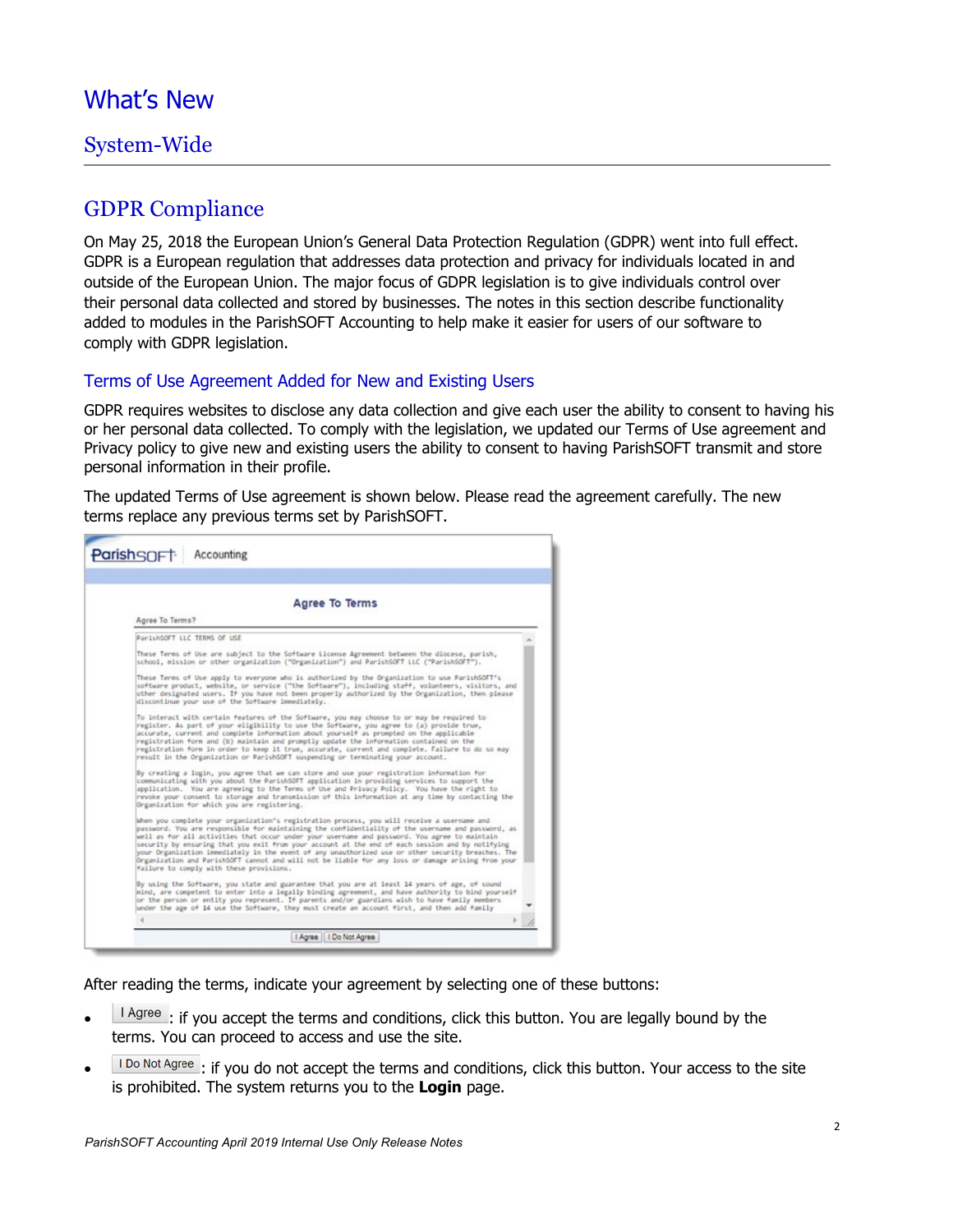You have the right to revoke your consent to storage and transmission of this information at any time by contacting the church or organization in which you are registered.

We recommend that you periodically review the Terms of Use agreement. At any time, you can read the current agreement by clicking the Terms of Use link at the bottom of the ParishSOFT Accounting **Login** page:

| Login                   |        |
|-------------------------|--------|
| User Name:<br>Password: | ٠<br>٠ |

### Consolidation Manager



### Option Added to Activate the "Forget Records" Feature for Churches

GDPR legislation governs the collection, processing, and storage of personal data of individuals. One GDPR directive, the "Right to Be Forgotten", strengthens individuals' privacy rights by allowing them to request that organizations remove their personal data. In GDPR terms, personal data is any information that specifically identifies the individual, such as his or her name, address, and phone number.

In ParishSOFT Accounting, GDPR's "Right to Be Forgotten" feature is enabled in the Consolidation Manager module by using the **Enable GDPR Processes** option. This option was added to the bottom of the **Options** page:

|                                    | <b>GDPR</b> |
|------------------------------------|-------------|
| <b>Enable GDPR Processes</b><br>u. |             |
|                                    | Submit      |

By default, the **Enable GDPR Processes** option is disabled. When enabled, church administrators can use the Forget processes available in the ParishSOFT Accounting modules they are licensed to use, specifically:

- In Ledger and Payables, church administrators can use the Forget Vendor process to remove personal information from vendor records (see ["Forget Vendor Feature Added"](#page-5-0) for details).
- In Accounts Receivable, church administrators can use the Forget Customer process to remove personal information from customer records (see ["Forget Customer Feature Added"](#page-7-0) for details).
- In Payroll, church administrators can use the Forget Employee process to remove personal information from employee records (see ["Forget Employee Feature Added"](#page-9-0) for details).

The **Enable GDPR Processes** option also controls access to features associated with each module's Forget process. For example, when the option is enabled, users of Ledger and Payables can generate a report listing the names of "forgotten" vendors. They can also view dates when vendors requested to have their personal information removed and when that information was actually removed.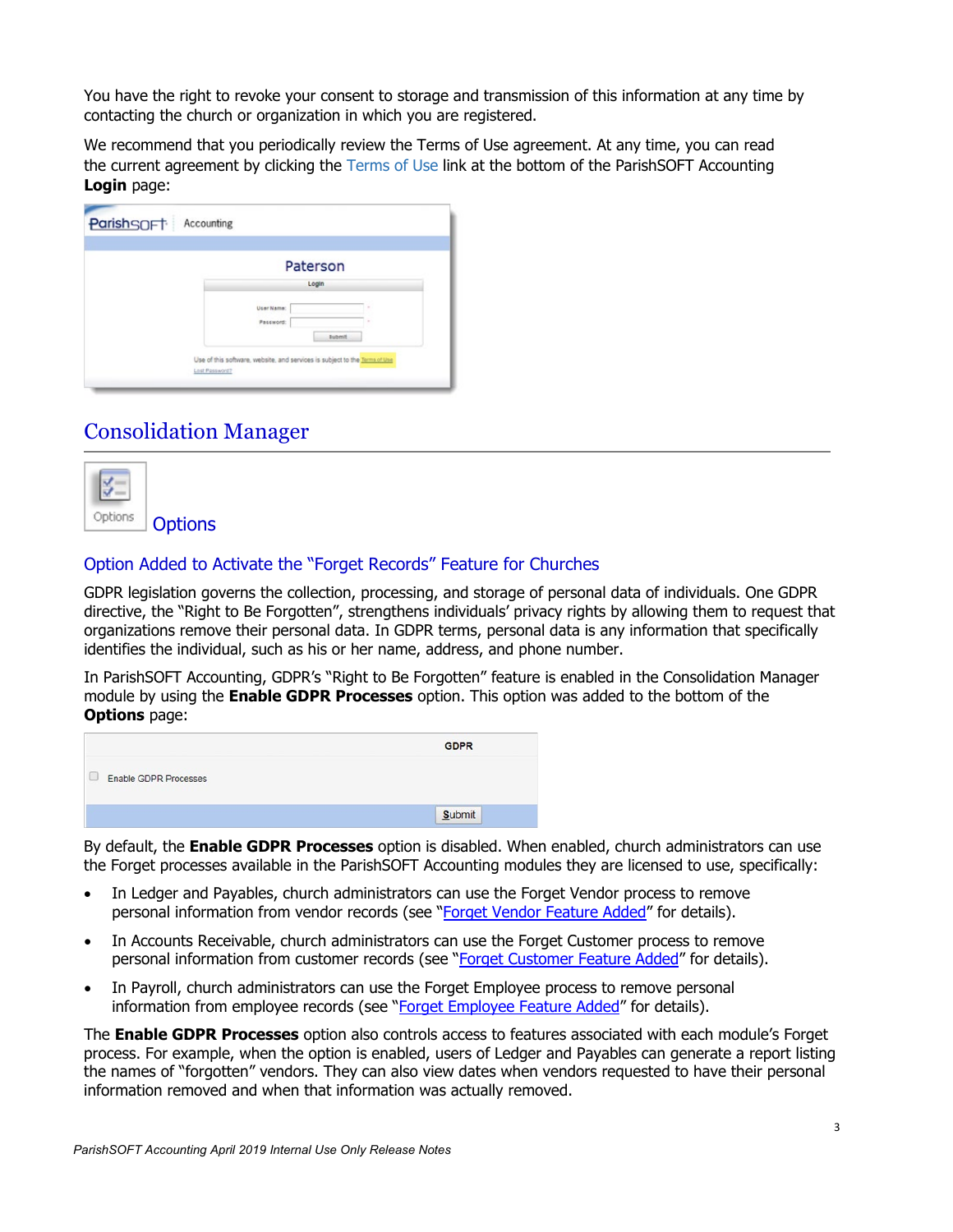### Added Ability to Set the Password Change Policy for All Users

For security purposes, organization administrators can now set a password change policy that determines how long users are allowed to use a password before the system requires them to change it.

In the **Passwords** section, the new **Force Periodic Password Change Default** dropdown list contains options the administrator can select to globally set the default expiration frequency for user account passwords. Four options are available:

**Note** 

The expiration frequency options listed below are presented in order from most secure to least secure.

- **Every 30 days**: (most secure) passwords expire and must be changed every 30 days.
- **Every 90 days:** passwords expire and must be changed every 90 days.
- **Yearly:** passwords expire and must be changed every 365 days.
- **Never:** (least secure) passwords never expire.

After the default expiration frequency is globally set, it takes effect immediately. The system does the following:

- Applies the default expiration frequency to each subsequently added new user account.
- Updates existing user accounts currently set to a less secure expiration frequency value (see previous list) to the new default value.

For example, if **Every 90 days** is set as the new default, the password expiration frequency on all accounts currently set to **Yearly** or **Never** is changed to **Every 90 days**. If **Every 30 days** is selected as the new default, all accounts are set to **Every 30 days**.

• Retains the password expiration frequency on all existing user accounts if the frequency is currently set to a value equal to or more secure (see previous list) than the new default.

For example, if **Yearly** is saved as the new default, the password expiration frequency is retained for all accounts currently set to **Yearly**, **Every 90 days**, or **Every 30 days**.

When the specified expiration date is reached, users are prompted to change the account password and must do so before being allowed to log in.

The globally set default password expiration frequency option controls which of the other frequency options appear in the associated **Force Periodic Password Change** dropdown list, located in each registered user's record. The system automatically updates this dropdown list depending on which frequency option the administrator set as the default. In the list, the default option is preselected, and the only other options included are those that are more secure than the default. Therefore, a user can accept the default or select a more secure expiration frequency for the account. The following illustration is provided to help you understand the behavior of the **Force Periodic Password Change** list:

| Force Periodic Password Change: Yearly    |  |
|-------------------------------------------|--|
| Password Expires:   Every 30 Days         |  |
| Password Expiration Date:   Every 90 Days |  |

In the above illustration, **Yearly**, the globally set default is preselected in the **Force Periodic Password Change** dropdown list. The only other frequency options that a user can select and apply to the account are those that are more secure than **Yearly**: **Every 90 days** and **Every 30 days**.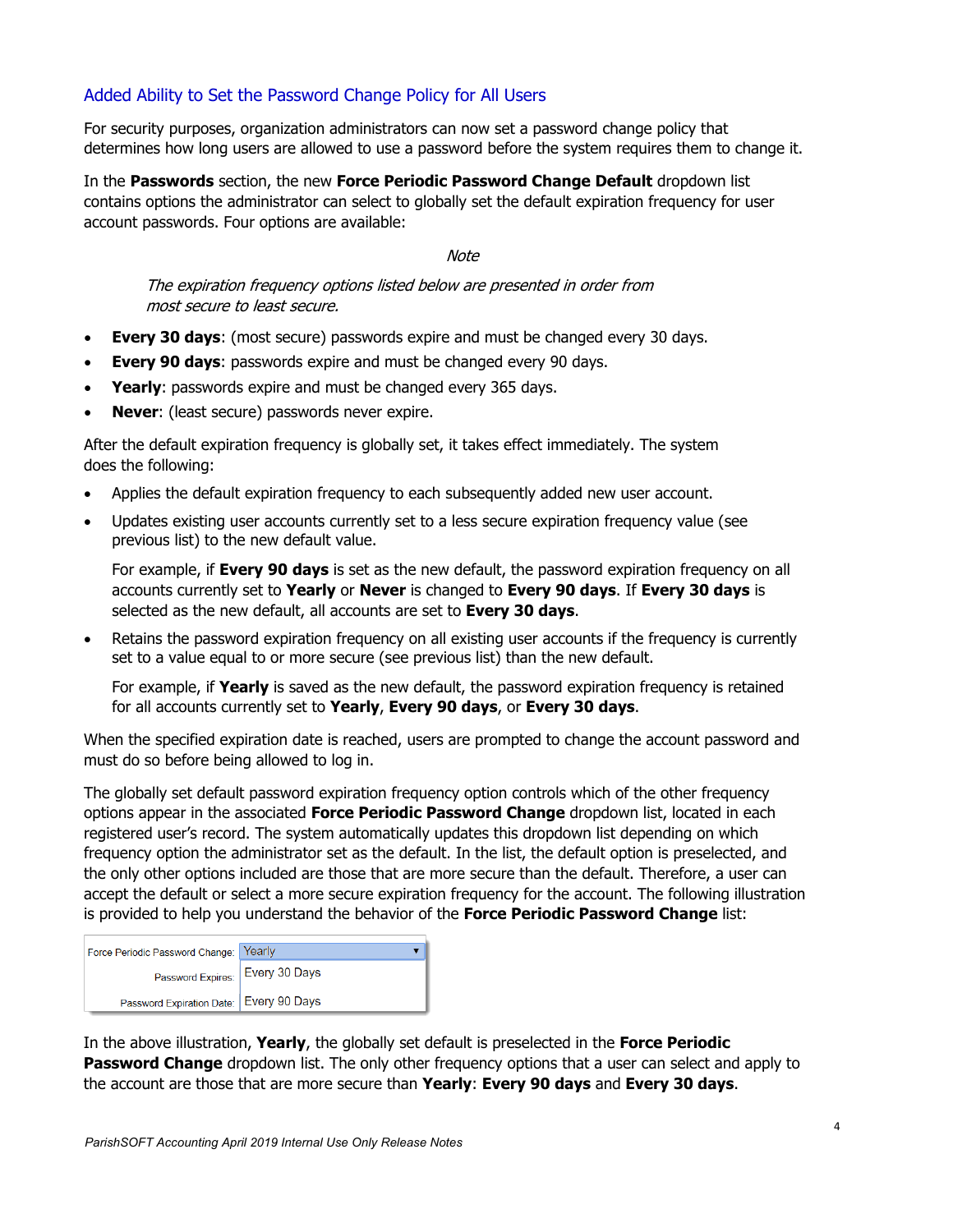## Ledger and Payables



Credit Cards Credit Cards

### Added the Ability to Add a Vendor Record

Now you can add a vendor on the fly to Ledger and Payables from the **Charge Information** page. Here's how:



- 1. Click Credit Cards to display the **Charge Information** page.
- 2. Click the New Vendor link under the **Vendor** dropdown list:



3. Complete the fields in the **New Vendor** form. When done, click Save

The vendor's record is added to your system.



## Controls Added to Prevent Users from Memorizing and Processing Certain Transactions

As a security measure, we added controls so that users cannot do the following:

- Memorize any transaction that includes an archived account.
- Process any memorized transaction that includes an archived account.

Additionally, users in organizations for which the **Hide Net Assets** option is enabled cannot perform these tasks:

- Memorize any transaction that includes a Net Asset account.
- Process any memorized transaction that includes a Net Asset account.

Moreover, users in organizations for which the **GAAP Compliance Function** is enabled cannot do the following:

- Memorize any transaction that includes a Dedicated account.
- Run any previously created memorized transaction that includes a Dedicated account.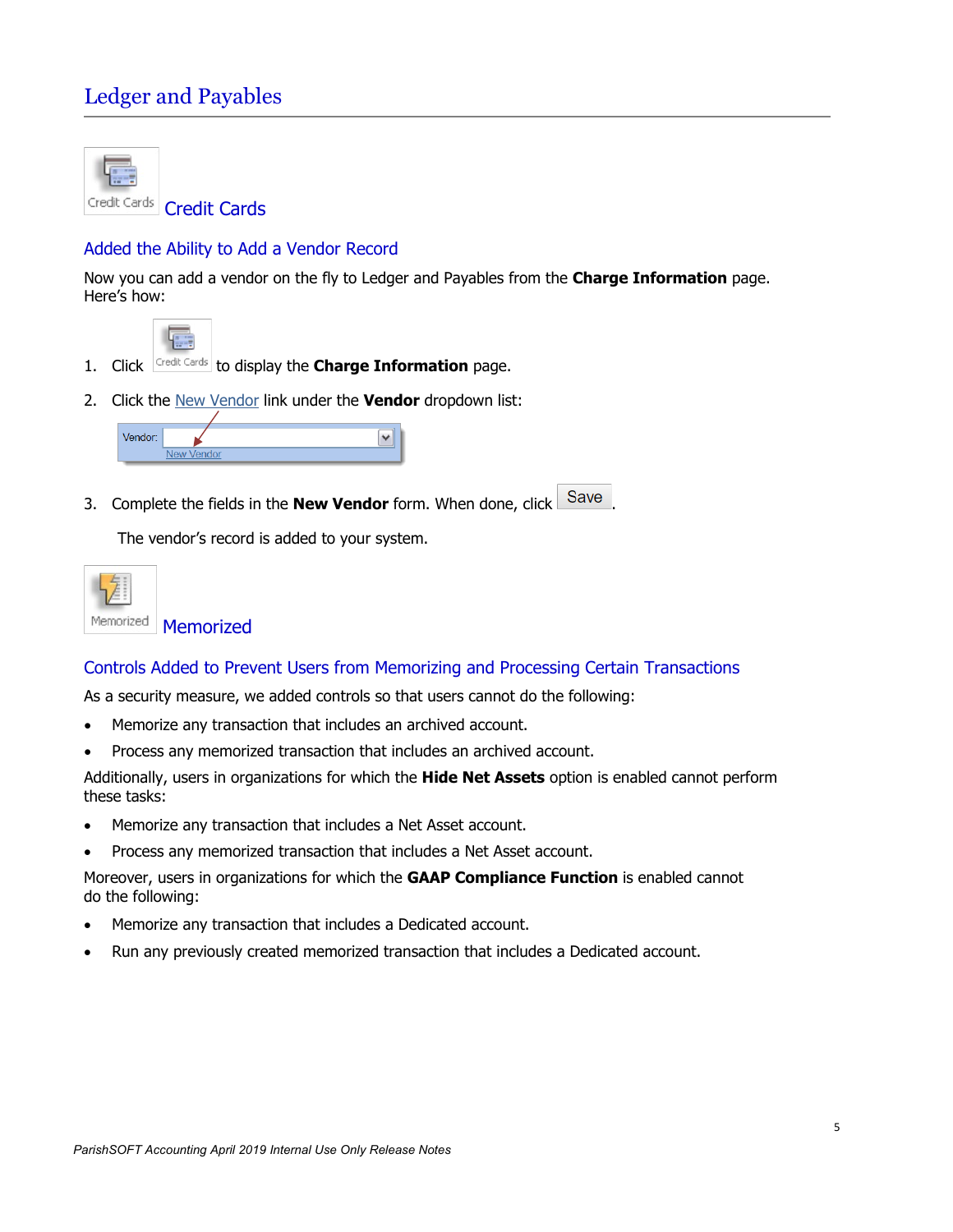

#### <span id="page-5-0"></span>Forget Vendor Feature Added

**Notes** 

Only users with Church Admin or Dio Admin permissions can use the Forget Vendor feature.

The Forget Vendor feature is available only if GDPR processes are enabled in the Consolidation Manager module.

Users with the appropriate permissions can now remove a vendor's personal data from their Ledger and Payables database. In GDPR terms, personal data means any data that can be used to specifically identify a vendor, such as the address and phone number.

If a vendor submits a request to have their personal data removed, do the following:

### **IMPORTANT**

**You cannot remove personally identifying data for any vendor with a transaction balance or any vendor receiving a 1099 in the current year.** 



- 1. Click Process
- 2. Open the **Other Processes** group.
- 3. Select **Forget Vendor.**
- 4. In the **Forget Vendor** dropdown list, select the vendor whose data you want to remove.



**You are about to permanently remove the selected vendor's personally identifying information from your database. Before proceeding, verify that you selected the right vendor. After you click the Submit button, the vendor's personal information will be removed from your database and can no longer be retrieved.**

5. Click **Submit** 

In compliance with GDPR data privacy regulations, all personally identifying information is removed from the vendor's record. To protect the vendor's identity, the **Name** field in the vendor's record now shows "GDPR."

To verify that the vendor's personal information was successfully removed, you can run a Forgotten Vendor List report. For details, see ["Forgotten Vendor List Report Added"](#page-6-0).

#### Controls Added to Prevent Users from Merging Forgotten Vendor Records

As part of the implementation of the GDPR "Right to Be Forgotten" feature, we added controls to prevent users from merging records of vendors who requested that their personal data be removed.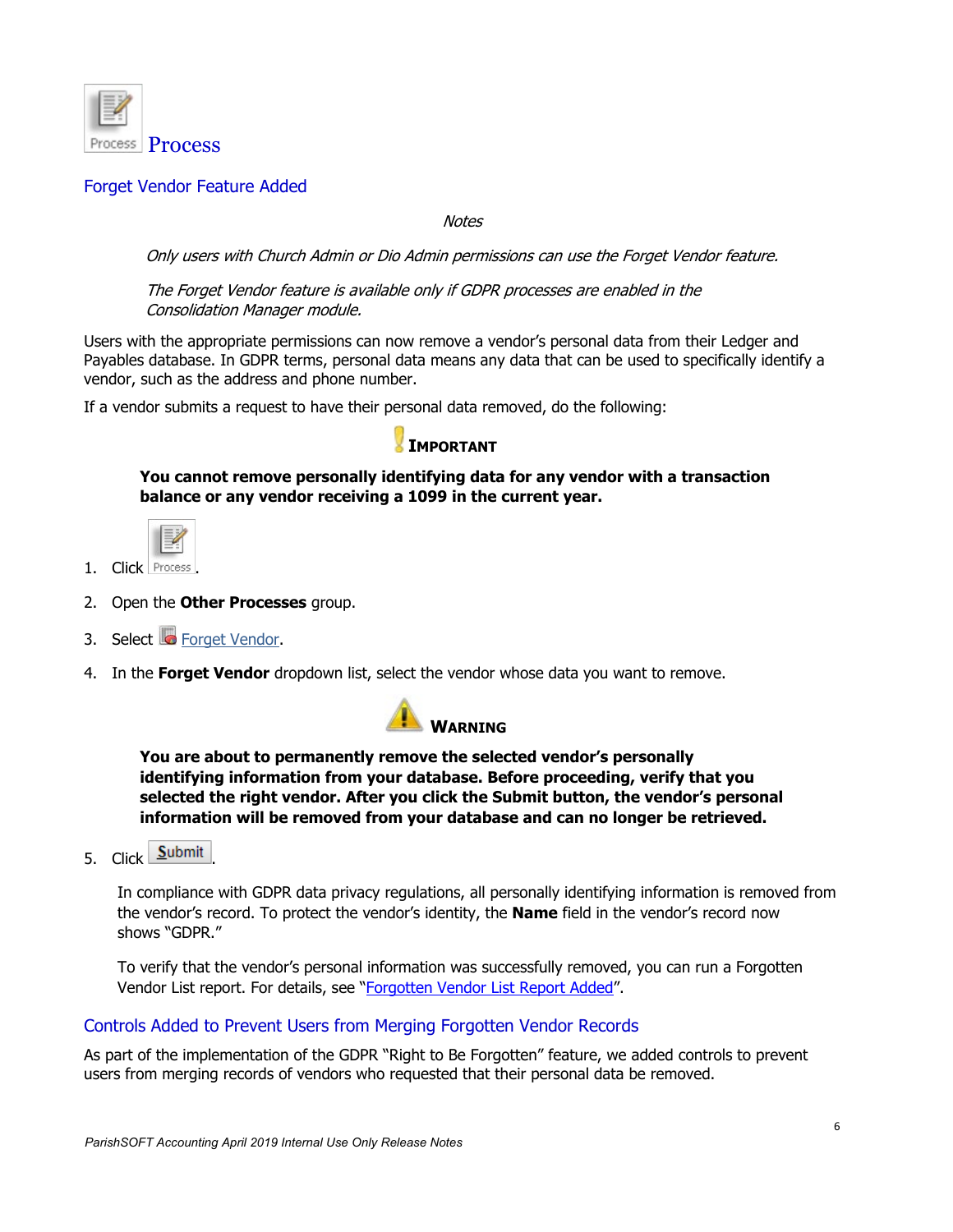

### <span id="page-6-0"></span>Forgotten Vendor List Report Added

The **Standard Reports** group now includes the Forgotten Vendor List report. You can run this report to verify that the Forget Vendor process successfully removed a vendor's personal data from your database.

**Note** 

The Forgotten Vendor List report is available only if GDPR processes are enabled in the Consolidation Manager module.

To run this report:



- 1. Click . Then, in the **Standard Reports** group, open the **Vendors** group.
- 2. Select **C** Forgotten Vendor List.
- 3. On **Configure Report** page, set up the report by doing the following:
	- Select a date range for the report by entering a date in the **Start Date** and **End Date** fields. If you want a report for a specific day, enter the same date in both fields.
	- If desired, specify a subtitle for the report by entering a title in the **Report Subtitle** field.
- 4. Click the desired report buttons to generate and view the list of forgotten customers.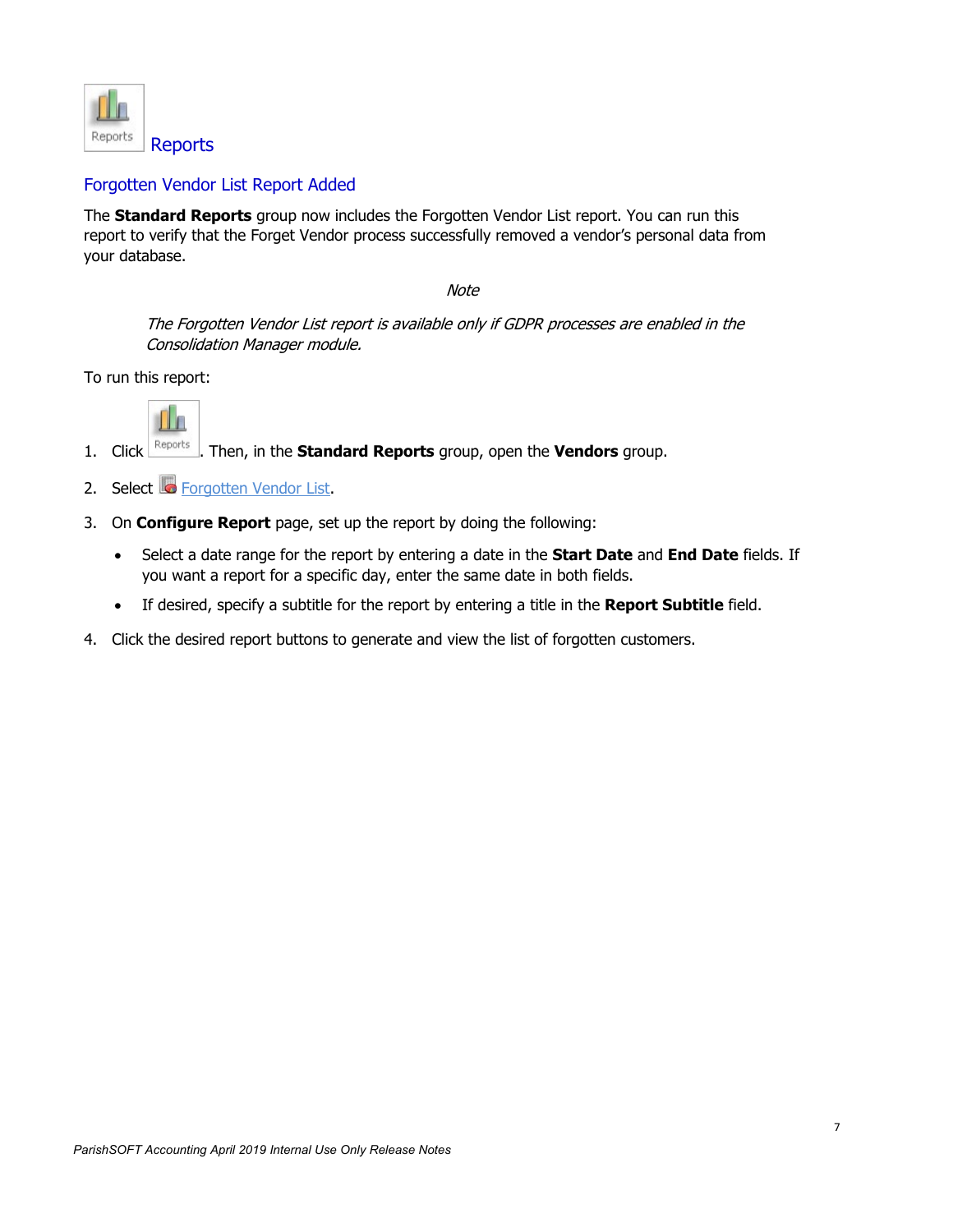## Accounts Receivable



#### <span id="page-7-0"></span>Forget Customer Feature Added

**Notes** 

Only users with Church Admin or Dio Admin permissions can use the Forget Customer feature.

The Forget Customer feature is available only if GDPR processes are enabled in the Consolidation Manager module.

We added a feature that enables users with the appropriate permissions to remove a customer's personal data from the database. In GDPR terms, personal data means any data that can be used to specifically identify a customer, such as the name and phone number.

If a customer submits a request to have their personal data removed, do the following:

#### **IMPORTANT**

**You cannot remove personally identifying data for any customer with a balance or transactions in the current year.** 



- 1. Click Process
- 2. Select **Forget Customer**.
- 3. In the **Forget Customer** dropdown list, select the customer whose data you want to remove.



**You are about to permanently remove the selected customer's personally identifying information from your database. Before proceeding, verify that you selected the right customer. After you click the Submit button, the customer's personal information will be removed from your database and can no longer be retrieved.**

4. Click **Submit** 

In compliance with GDPR data privacy regulations, all personally identifying information is removed from the customer's record. To protect the customer's identity, the **Name** field in the customer's record now shows "GDPR."

To verify that the customer's personal information was successfully removed, you can run a Forgotten Customer List report. For details, see "Forgotten Customer List Report Added".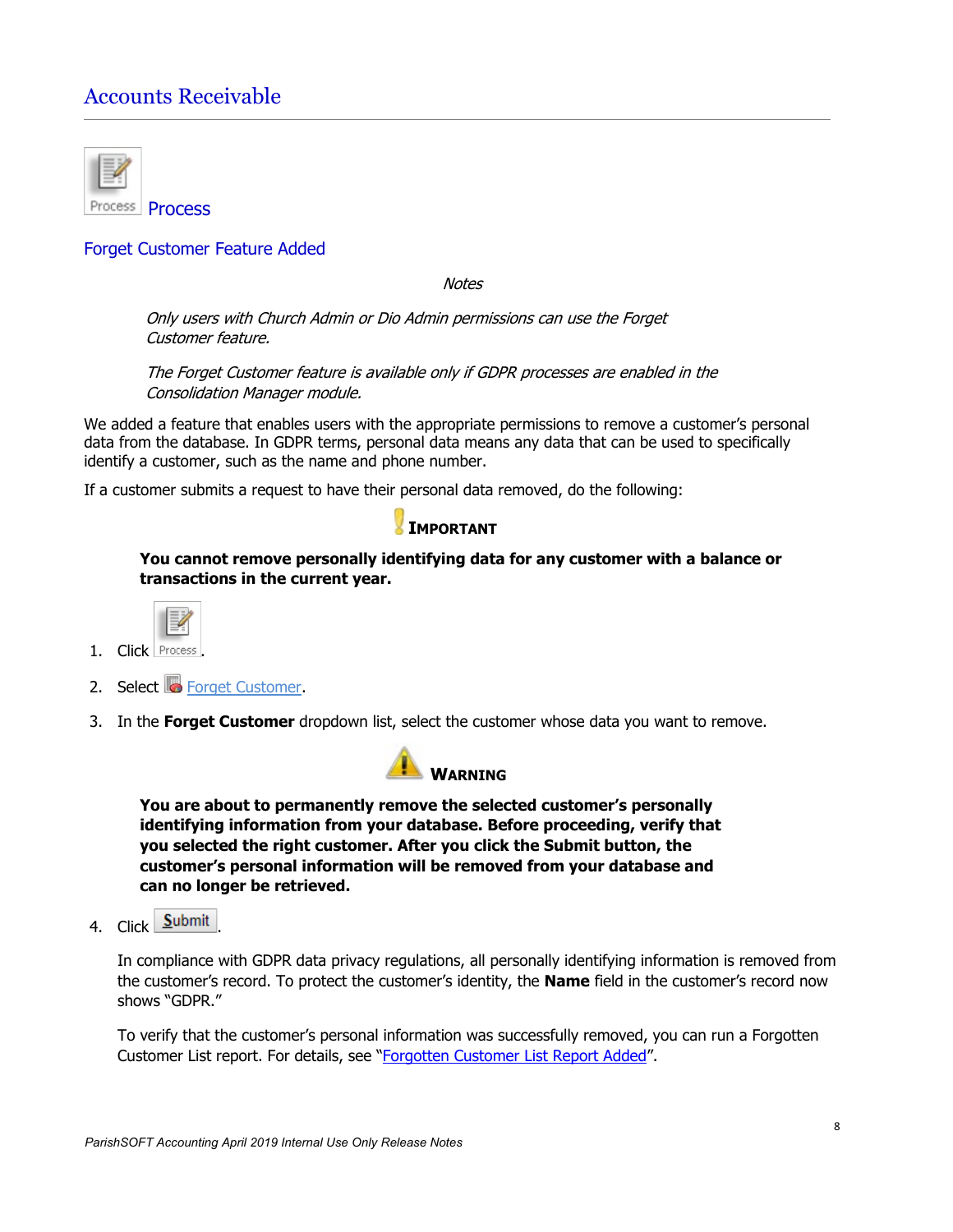

#### Forgotten Customer List Report Added

The **Standard Reports** group now includes a Forgotten Customers List report. You can this report to verify that the Forget Customer process successfully removed a customer's personal data from your database.

**Note** 

The Forgotten Customer List report is available only if GDPR processes are in the Consolidation Manager module.

To run this report:



- 2. In the **Standard Reports** group, open the **Customers** group.
- 3. Select **Forgotten Customer List.**
- 4. On **Configure Report** page, set up the report by doing the following:
	- Select a date range for the report by entering a date in the **Start Date** and **End Date** fields. If you want a report for a specific day, enter the same date in both fields.
	- If desired, specify a subtitle for the report by entering a title in the **Report Subtitle** field.
- 5. Click the desired report buttons to generate and view the list of forgotten customers.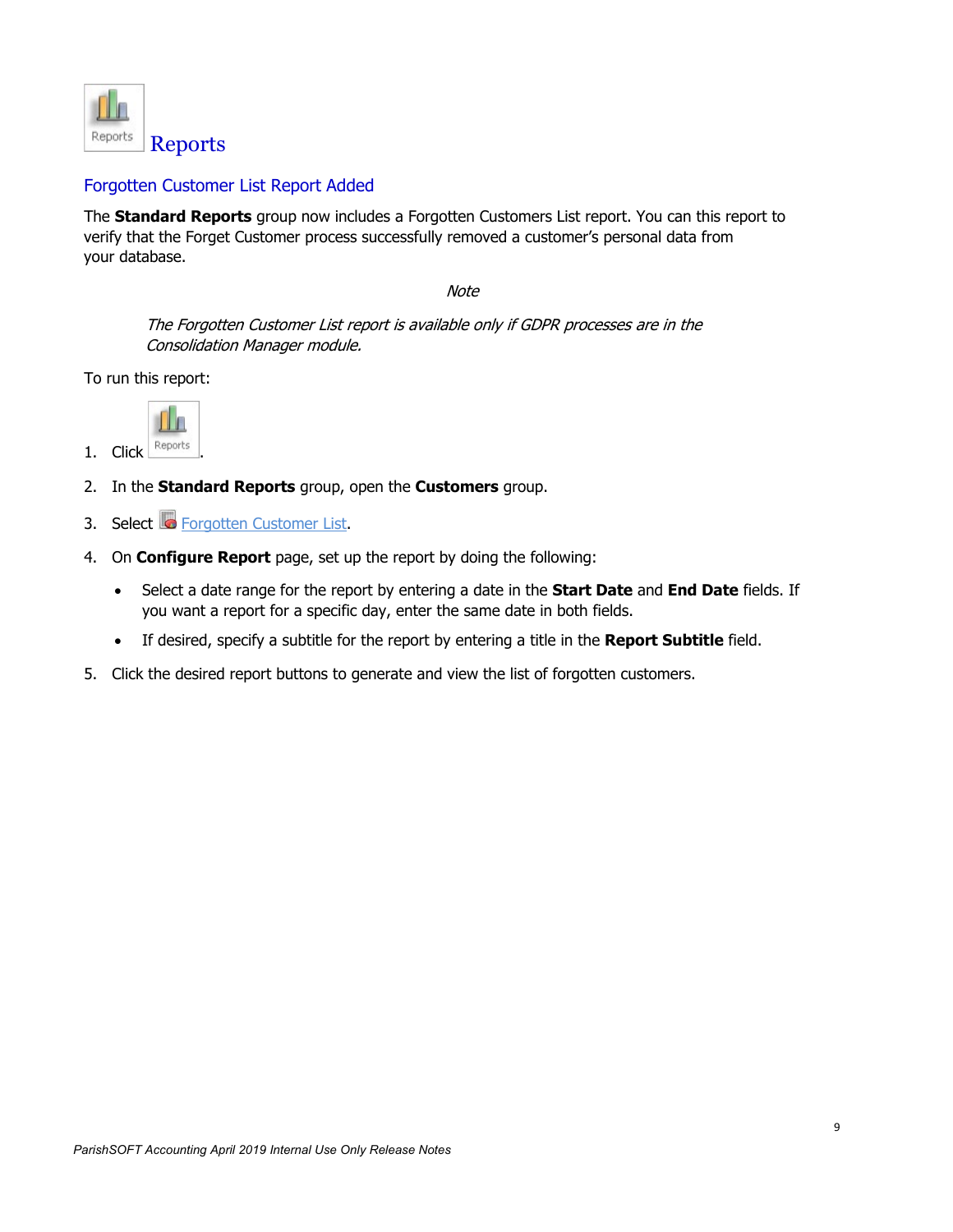## Payroll



#### <span id="page-9-0"></span>Forget Employee Feature Added

**Notes** 

Only users with Church Admin or Dio Admin permissions can use the Forget Employee feature.

The Forget Employee feature is available only if GDPR processes are enabled in the Consolidation Manager module.

We added a feature that enables users with the appropriate permissions to remove an employee's personal data from the Payroll database. In GDPR terms, personal data means any data that can be used to specifically identify a customer, such as the name and phone number.

If an employee submits a request to have their personal data removed, use the following procedure:

### **IMPORTANT**

**You cannot remove personally identifying data for any employee who has a record of receiving a pay check within the last seven years.** 



- 1. Click Proces
- 2. Select **C** Forget Employee.
- 3. In the **Forget Employee** dropdown list, select the employee whose data you want to remove.



**You are about to permanently remove the selected employee's personally identifying information from your database. Before proceeding, verify that you selected the right employee. After you click the Submit button, the employee's personal information will be removed from your database and can no longer be retrieved.**

4. Click Submit

In compliance with GDPR data privacy regulations, all personally identifying information is removed from the employee's record. To protect the employee's identity, the **Name** field in the employees' record now shows "GDPR."

To verify that the employee's personal information was successfully removed, you can run a Forgotten Employee List report. For details, see ["Forgotten Employee List Report Added"](#page-10-0).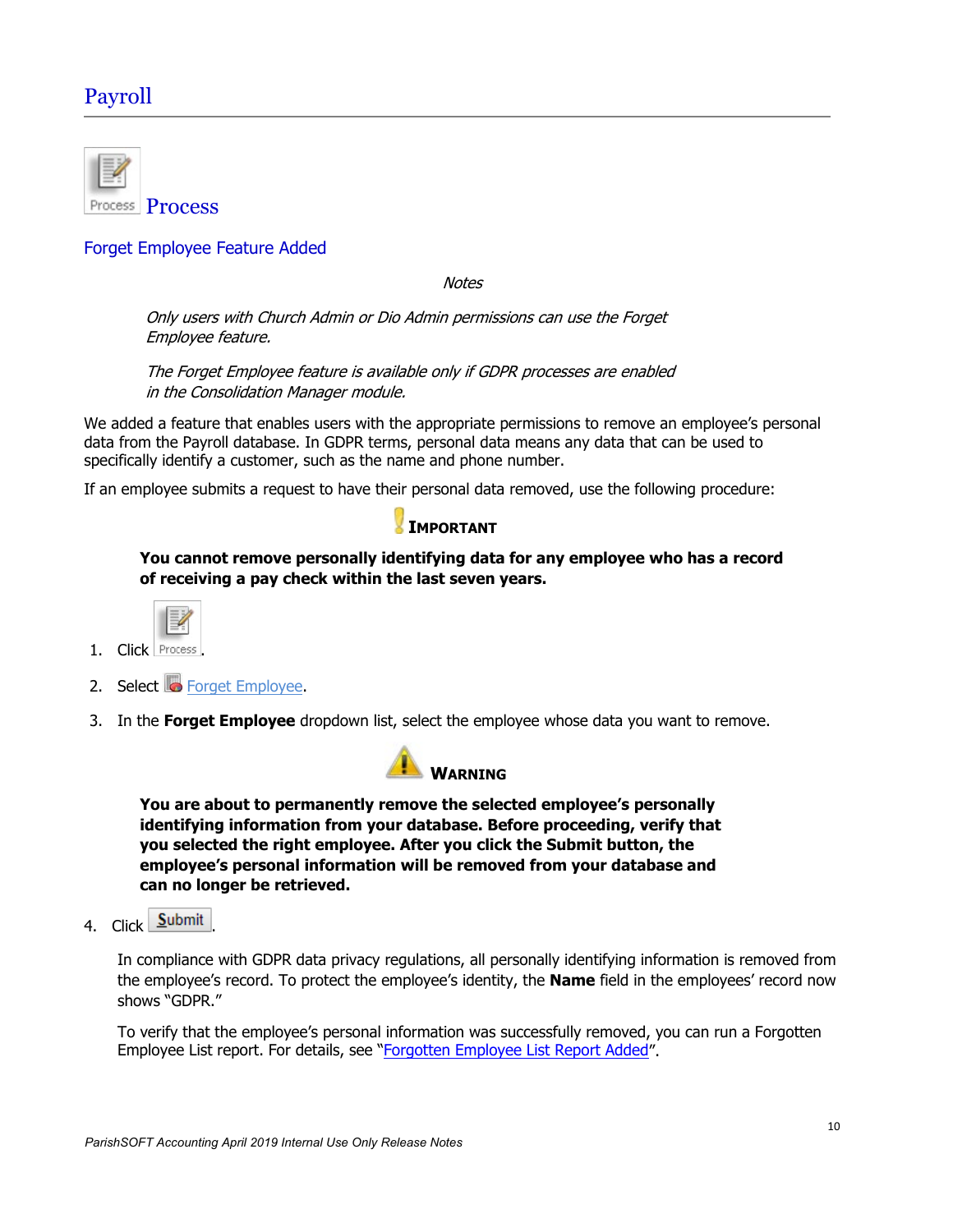

### <span id="page-10-0"></span>Forgotten Employee List Report Added

We added a Forgotten Employee List report. This report lets you generate a list of employees whose personally identifying information was removed from your system. You can run this report to verify that the Forget Employee process successfully removed an employee's personal data from your database.

To run this report:

**Note** 

The Forgotten Employees List report is available only if GDPR processes are enabled in the Consolidation Manager module.



- 1.  $Click$  Reports
- 2. In the **Standard Reports** group, open the **Employees** group.
- 3. Select **G** Forgotten Employee List.
- 4. On **Configure Report** page, set up the report by doing the following:
	- Select a date range for the report by entering a date in the **Start Date** and **End Date** fields. If you want a report for a specific day, enter the same date in both fields.
	- If desired, specify a subtitle for the report by entering a title in the **Report Subtitle** field.
- 5. Click the desired report buttons to generate and view the list of forgotten employees.